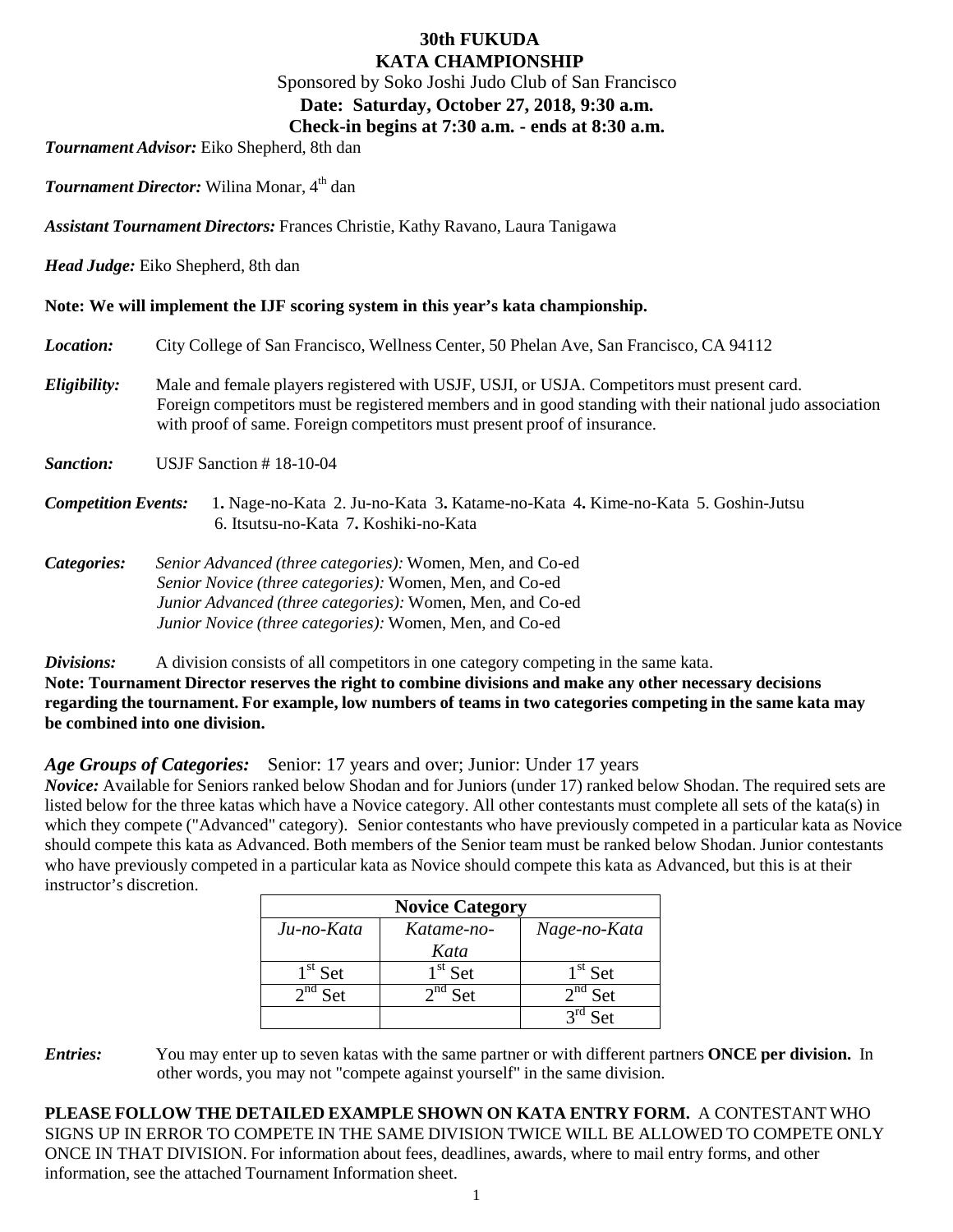# **Fukuda Kata Championship: USJF Sanction # 18-10-04**

## **ENTRY FORM**

|                                                                                                                                                                                                                                                                                                     |                                   |  |  | Name: Address:                                                                                                                                                                                                                                                  |  |  |  |
|-----------------------------------------------------------------------------------------------------------------------------------------------------------------------------------------------------------------------------------------------------------------------------------------------------|-----------------------------------|--|--|-----------------------------------------------------------------------------------------------------------------------------------------------------------------------------------------------------------------------------------------------------------------|--|--|--|
|                                                                                                                                                                                                                                                                                                     |                                   |  |  |                                                                                                                                                                                                                                                                 |  |  |  |
| E-MAIL ADDRESS:<br>(PLEASE PRINT CLEARLY)                                                                                                                                                                                                                                                           |                                   |  |  |                                                                                                                                                                                                                                                                 |  |  |  |
|                                                                                                                                                                                                                                                                                                     |                                   |  |  |                                                                                                                                                                                                                                                                 |  |  |  |
| Please circle the appropriate membership organization. Proof of current membership must be shown at the tournament.                                                                                                                                                                                 |                                   |  |  |                                                                                                                                                                                                                                                                 |  |  |  |
| Dojo: Sensei: Sensei: Sensei: Sensei: Sensei: Sensei: Sensei: Sensei: Sensei: Sensei: Sensei: Sensei: Sensei: Sensei: Sensei: Sensei: Sensei: Sensei: Sensei: Sensei: Sensei: Sensei: Sensei: Sensei: Sensei: Sensei: Sensei:                                                                       |                                   |  |  |                                                                                                                                                                                                                                                                 |  |  |  |
| If assistance or accommodation is needed (select as appropriate):<br>Vision Loss/Blindness $\Box$ Hearing Loss/Deafness $\Box$<br>Type of assistance/accommodation requested or name of person assisting:                                                                                           |                                   |  |  |                                                                                                                                                                                                                                                                 |  |  |  |
| Amount due for individual: \$<br>Types of Entries: You may compete in any, or all, of the 7 katas with the same partner or with different partners, but you<br>may not compete "against yourself."<br><b>EXAMPLES:</b><br>Tori: Joan Best; Uke: Cindy Lu<br>Acceptable<br>Ju no Kata / Women's Div. |                                   |  |  |                                                                                                                                                                                                                                                                 |  |  |  |
|                                                                                                                                                                                                                                                                                                     | Tori: Bobby Darin; Uke: Joan Best |  |  | Ju no Kata / Co-ed Div.                                                                                                                                                                                                                                         |  |  |  |
| Not Acceptable                                                                                                                                                                                                                                                                                      |                                   |  |  | Tori: Joan Best; Uke: Cindy Lu Juno Kata / Women's Div.<br>Tori: Connie Stevens; Uke: Joan Best Juno Kata / Women's Div.<br>Tori: Joan Best; Uke: Lily McGee Ju no Kata / Women's Div.<br>Joan may NOT enter the same kata in the same division more than once. |  |  |  |
| LIST EACH KATA IN WHICH YOU WILL COMPETE. INCLUDE YOUR PARTNER (S) NAME (S)                                                                                                                                                                                                                         |                                   |  |  |                                                                                                                                                                                                                                                                 |  |  |  |

| Which Kata? | Are you Tori or<br>Uke? | Women, Men, or Co-<br>ed? | Junior (under<br>$17)$ ? | Novice? | <b>PARTNER'S NAME</b> |
|-------------|-------------------------|---------------------------|--------------------------|---------|-----------------------|
|             |                         |                           |                          |         |                       |
|             |                         |                           |                          |         |                       |
|             |                         |                           |                          |         |                       |
|             |                         |                           |                          |         |                       |
|             |                         |                           |                          |         |                       |
|             |                         |                           |                          |         |                       |
|             |                         |                           |                          |         |                       |
|             |                         |                           |                          |         |                       |

**For information about deadlines, payments, mailing address, and other tournament information, see the attached Tournament Information sheet.**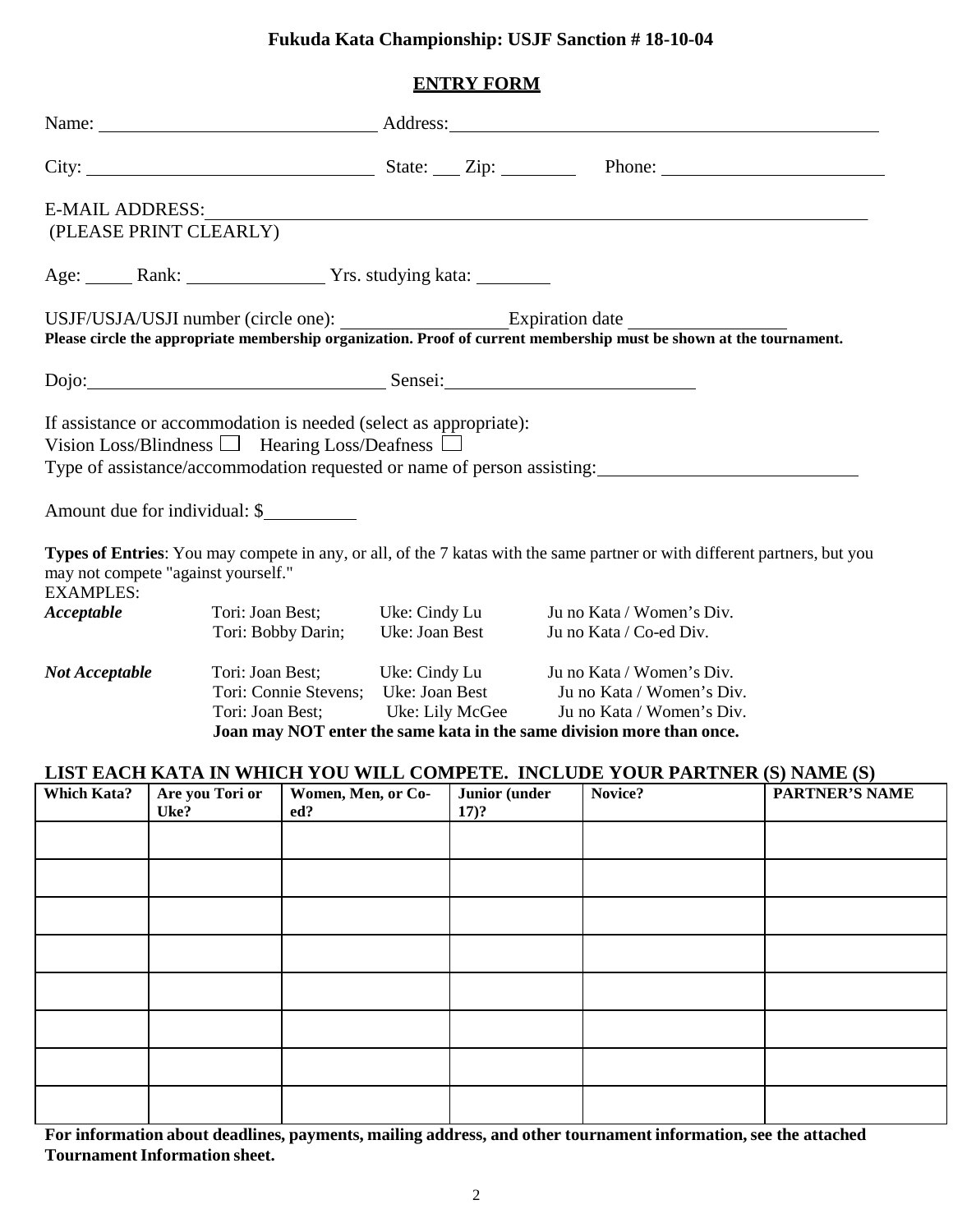#### **WARNING!**

## **WAIVER AND RELEASE OF LIABILITY AND AGREEMENT TO PARTICIPATE**

In consideration of being permitted to participate in any way, including travel to and from, in any Judo tournament, practice, clinic, and related events and activities ("Activity") of the **United States Judo Federation, Inc., USA Judo/United States Judo, Inc., United States Judo Association, Inc., Central Coast Judo Yudanshakai, Inc., City College of San Francisco, and Soko Joshi Judo Club,** I agree:

1. I understand the nature of Judo activities and believe I am qualified to participate in such Activity. I also understand the rules governing the sport of Judo.

2. I further acknowledge that prior to participating, I will inspect the mats, equipment, facilities, competition pools or divisions, and the elimination or scoring system to be used, and if I believe anything is unsafe or beyond my capability, I will immediately advise my coach, supervisor, and/or a tournament official of such conditions and refuse to participate.

3. I acknowledge and fully understand that I will be engaging in a contact sport that might result in serious injury, illness or disease, including permanent disability or death, and severe social and economic losses due not only to my own actions, inactions or negligence, but also to the actions, inactions, or negligence of others, the rules of the sport of Judo, or conditions of the premises or of any equipment used. Further, I acknowledge that there may be other risks not known to me or not reasonably foreseeable at this time.

4. Knowing the risks involved in the sport of Judo, I assume all such risks and accept personal responsibility for the damages following such injury, illness, disease, permanent disability, or death.

5. I hereby release, waive, discharge and covenant not to sue the **United States Judo Federation, Inc., USA Judo/United States Judo, Inc., United States Judo Association, Inc., Central Coast Judo Yudanshakai, Inc., City College of San Francisco, and Soko Joshi Judo Club,** together with their affiliated clubs, their respective administrators, directors, officers, agents, coaches, and other employees or volunteers of the

organization, event officials, medical personnel, other participants, their parents, legal guardians, supervisors and coaches, sponsoring agencies, sponsors, advertisers, and if applicable, owners, lessors, and lessees of premises used in conducting the event, all of whom are hereinafter referred to as "Releasees", from any and all litigation expenses, attorney fees, loss, liability, damage or costs on account of injury, illness, disease, including permanent disability and death or damage to property, caused or alleged to be caused in whole or in part by the negligent acts or omissions of the Releasees or otherwise to the fullest extent permitted by law.

**I HAVE READ THE ABOVE WARNING, WAIVER, AND RELEASE, UNDERSTAND THAT I HAVE GIVEN UP SUBSTANTIAL RIGHTS BY SIGNING IT, AND KNOWING THIS, SIGN IT VOLUNTARILY AND WITHOUT ANY INDUCEMENT OR ASSURANCE OF ANY NATURE. I AGREE TO PARTICIPATE KNOWING THE RISKS AND CONDITIONS INVOLVED AND DO SO ENTIRELY OF MY OWN FREE WILL. I AFFIRM THAT I AM AT LEAST 18 YEARS OF AGE, OR, IF I AM UNDER 18 YEARS OF AGE, I HAVE OBTAINED THE REQUIRED CONSENT OF MY PARENT/LEGAL GUARDIAN AS EVIDENCED BY THEIR SIGNATURE BELOW. I INTEND THIS TO BE A COMPLETE AND UNCONDITIONAL RELEASE OF ALL LIABILITY TO THE GREATEST EXTENT ALLOWED BY LAW AND AGREE THAT IF ANY PORTION OF THIS AGREEMENT IS HELD TO BE INVALID THAT THE BALANCE, NOTWITHSTANDING SHALL CONTINUE IN FULL FORCE AND EFFECT.**

Participant Participant Participant Participant Participant Participant Participant Participant Participant Participant Participant Participant Participant Participant Participant Participant Participant Participant Partic

 $\overline{a}$ 

 $\overline{a}$ 

## **FOR PARENTS/LEGAL GUARDIANS OF PARTICIPANTS OF MINORITY AGE (UNDER AGE 18 AT TIME OF REGISTRATION)**

This is to certify that I, as parent/legal guardian with legal responsibility for this participant, do consent and agree to his/her release, as provided above, of all the Releasees, and, for myself, my heirs, assigns, and next of kin, I release and agree to indemnify and hold harmless the Releasees from any and all liabilities incident to my minor child's involvement or participation including litigation expenses, attorney fees, loss, liability, damage or costs which may incur as the result of the minor child's participation in these programs as provided above, even if arising from their negligence, to the fullest extent permitted by law. I have instructed the minor participant as to the above warnings and conditions and their ramifications.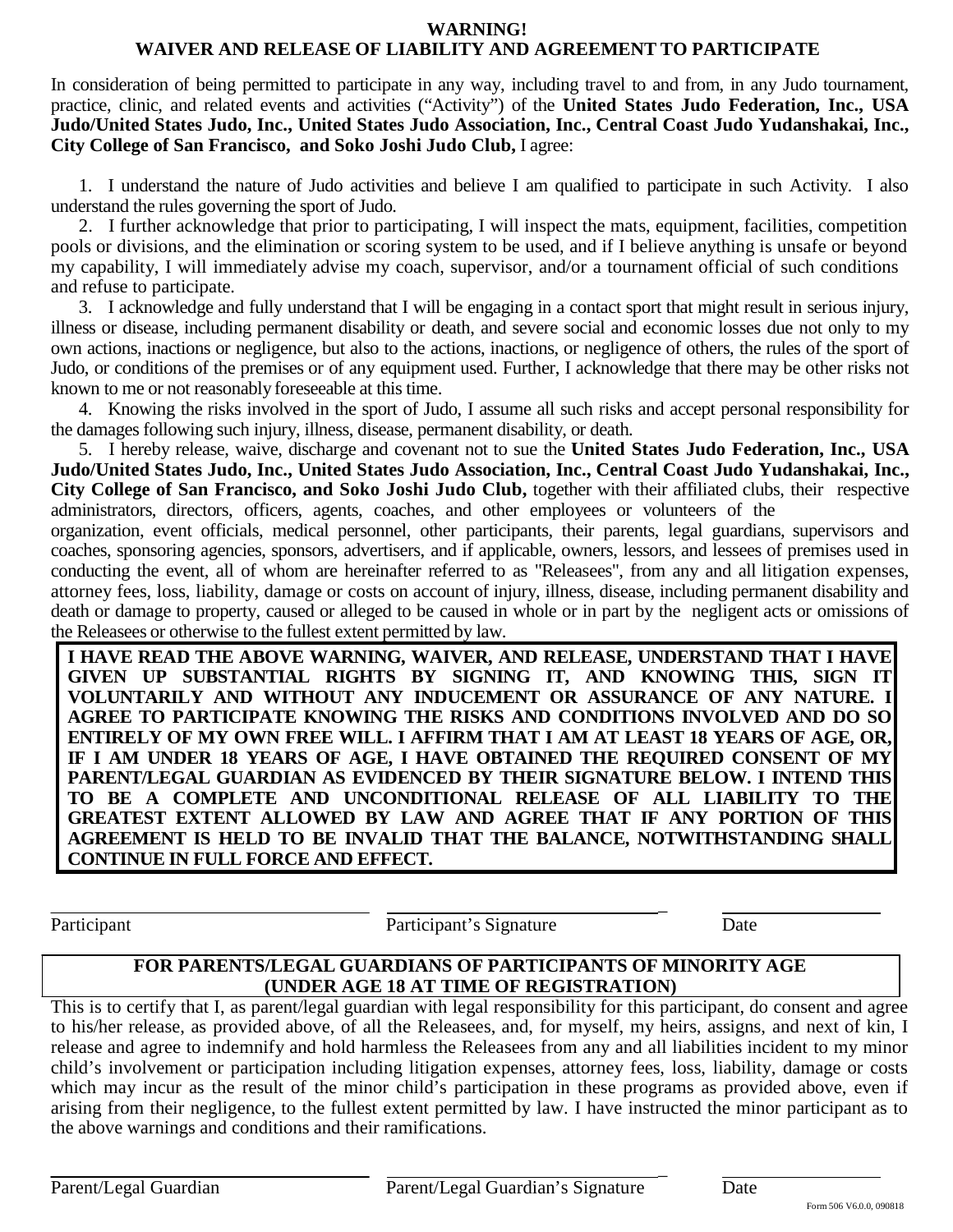## **30th Fukuda Kata Championship USJF Sanction # 18-10-04 October 27, 2018 TOURNAMENT INFORMATION**

#### **Please note start time for tournament: 9:30 a.m.; Check-in: 7:30 - 8:30 a.m. on Tournament Day**

#### **Note: The IJF scoring system will be implemented in this year's kata championship.**

#### **Note: The tournament is at the same location as last year: City College of San Francisco. Directions, parking information, and hotel suggestions are included in this package.**

The dojo where the competition is held has few seating areas and no room for judo bags inside the dojo. But there are lockers, so please bring a lock for a locker so you can store your bags there.

#### **Awards**

1st, 2nd, and 3rd place medals will be awarded for each division (division consists of all competitors in one category competing in the same kata, although divisions may be combined at the discretion of the Tournament Director).

**Grand Champion:** As at Sr. Nationals, points will be given for  $1<sup>st</sup>$ ,  $2<sup>nd</sup>$ , and  $3<sup>rd</sup>$  place results, and Grand Champion trophies will be awarded for the highest points earned by a competing team for Senior Men, Women, and Co-ed, if appropriate. A team must enter at least three katas to qualify for Grand Champion, Itsutsu-no-Kata will not be considered for Grand Champion computations, and any Grand Champion tie will be broken by comparing average scores.

**Outstanding Youth**: Outstanding Youth trophies will be awarded to one Junior team that has entered at least three katas and earned the highest points against other competing Junior teams. Itsutsu-no-Kata will not be considered for Outstanding Youth computations.

#### **Deadlines and Entry Fees**

**Early Registration: Entries received up to and including October 12, \$45 per kata per person for the first three katas** entered (that is, \$135 per person for three katas); \$15 per kata per person for any additional katas entered. Example: Jane Smith is competing in seven katas with three different partners. She will pay  $3 \times $45 ($135) + 4 \times $15 ($60)$  $= $195.$ 

Late Registration: Entries received after October 12 and up to and including October 19: Add a one-time "Late" fee of \$45 to the above fees.

Example: If Jane Smith's entries are received on October 13, her total fee will be \$195 + \$45 = \$240.

Make checks payable to **Soko Joshi Judo Club**. Bring your USJI, USJF, or USJA membership card on the day of tournament.

Entry forms, waivers, and checks must be received by the deadlines above. Email may be used for questions and other correspondence, but all entry forms must be mailed via hardcopy. See contact information for the tournament below.

**Note:** To facilitate a smooth and efficient tournament, entries received after October 19 will not be accepted. NO WALK-IN registrations will be accepted on the day of the tournament. We appreciate your understanding regarding this restriction.